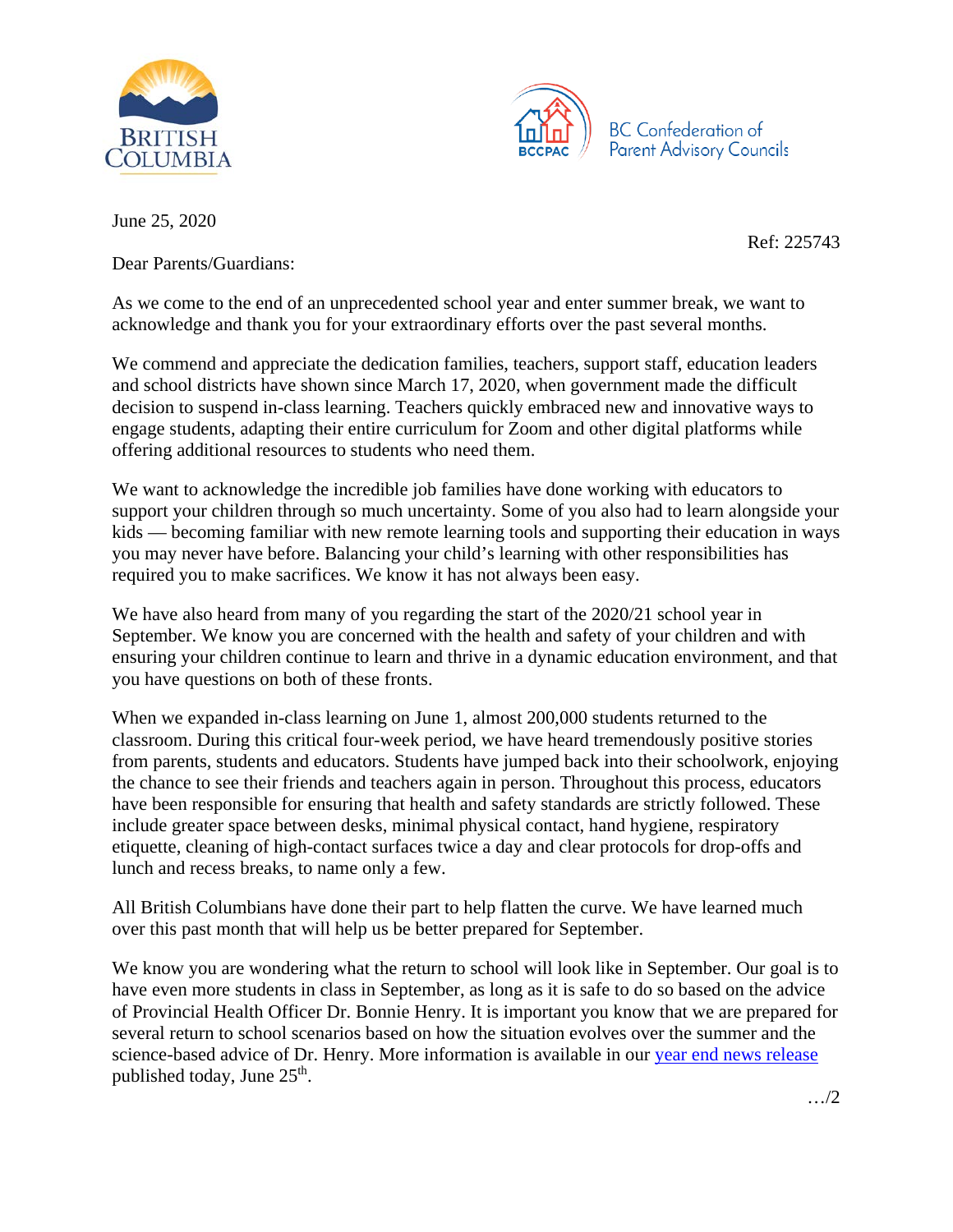



The Ministry of Education has developed a [five-stage approach](https://www2.gov.bc.ca/assets/gov/education/administration/kindergarten-to-grade-12/safe-caring-orderly/k-12-education-restart-plan.pdf) to operate schools depending on the risk of transmission of COVID-19. We would encourage you to familiarize yourself with this five-stage approach if you have not already done so, as it provides a useful framework for understanding what the September restart will look like under different circumstances of COVID-19 transmission in our province. Schools have plans in place for each stage, while also ensuring that they will remain flexible if changes are needed in the event of a second wave. We are also paying close attention to similar sized global jurisdictions like New Zealand and Denmark and using their lessons and experiences to inform our decisions.

We are working very closely with all our education partners to ensure that our back-to-school plan for September supports students, teachers and staff throughout British Columbia. This work with our partners will continue, without pause, into the summer. We know there is no substitute for in-class instruction and as we continue to take steps toward recovery, it is important that we get kids back into the classroom to the greatest extent that it is safe to do so.

While recognizing that the situation in our province is constantly evolving, we understand that in these highly uncertain times, parents, children and families are looking for certainty. You can expect further communication from the Ministry in the coming weeks and months on what to expect for September. We know that you and your family want to be prepared for fall learning, and our commitment to communicate openly with you about the collective challenges we are facing remains constant.

British Columbia is on the right track, and we have tremendous experience from our time in schools this June, but there is still much more that we must do. We are so grateful and heartened by the resilience and strength you and your families have demonstrated throughout this crisis already. Remember, this is not forever; this is just for now. We will overcome this by working together.

We send our warmest wishes for a safe and happy summer and look forward to seeing you in the fall.

Appreciatively,

Rob Fleming, Minister of Education

Andrea Sinclair, President, BC Confederation of Parent Advisory Councils